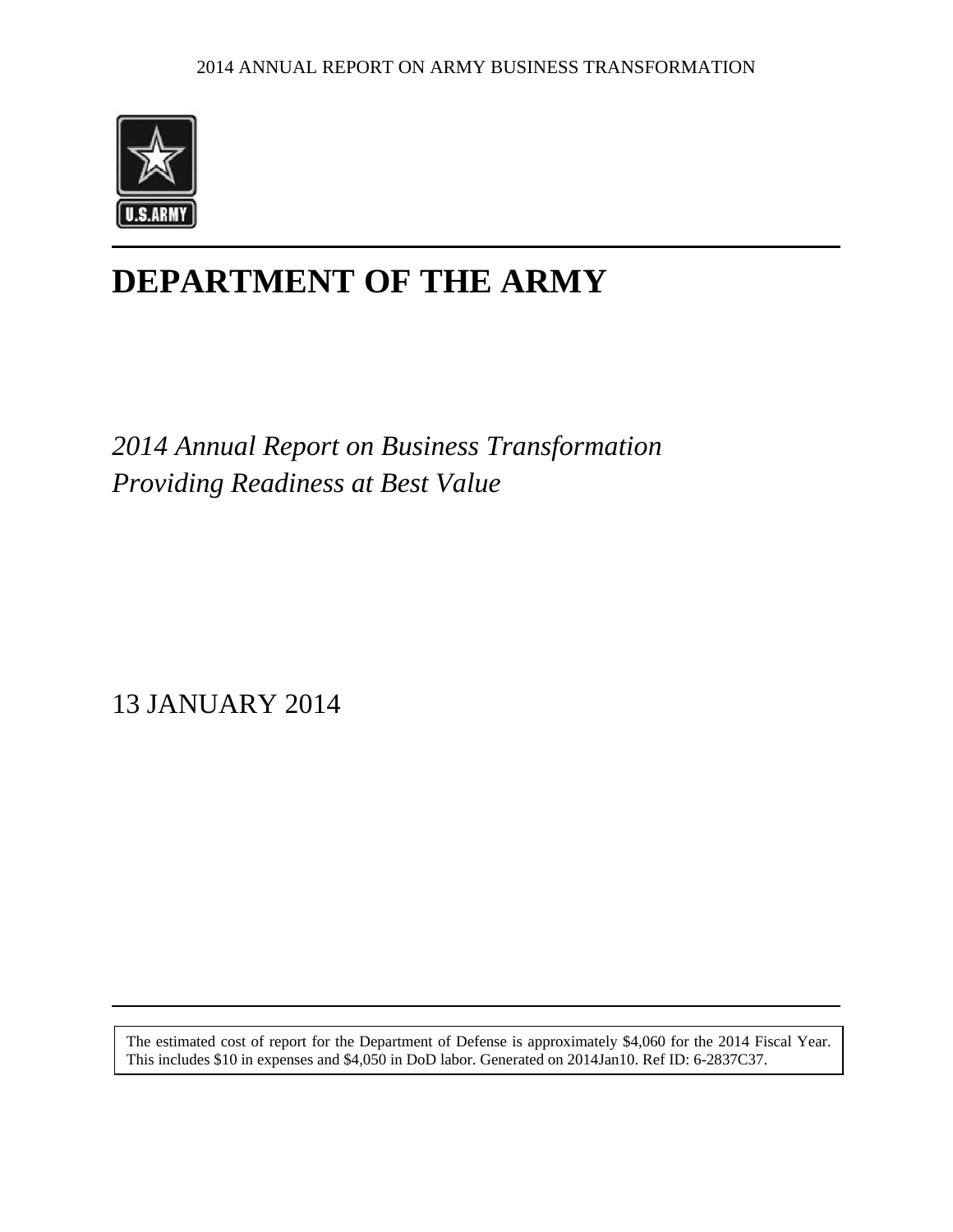## **WWW.ARMY.MIL/OBT**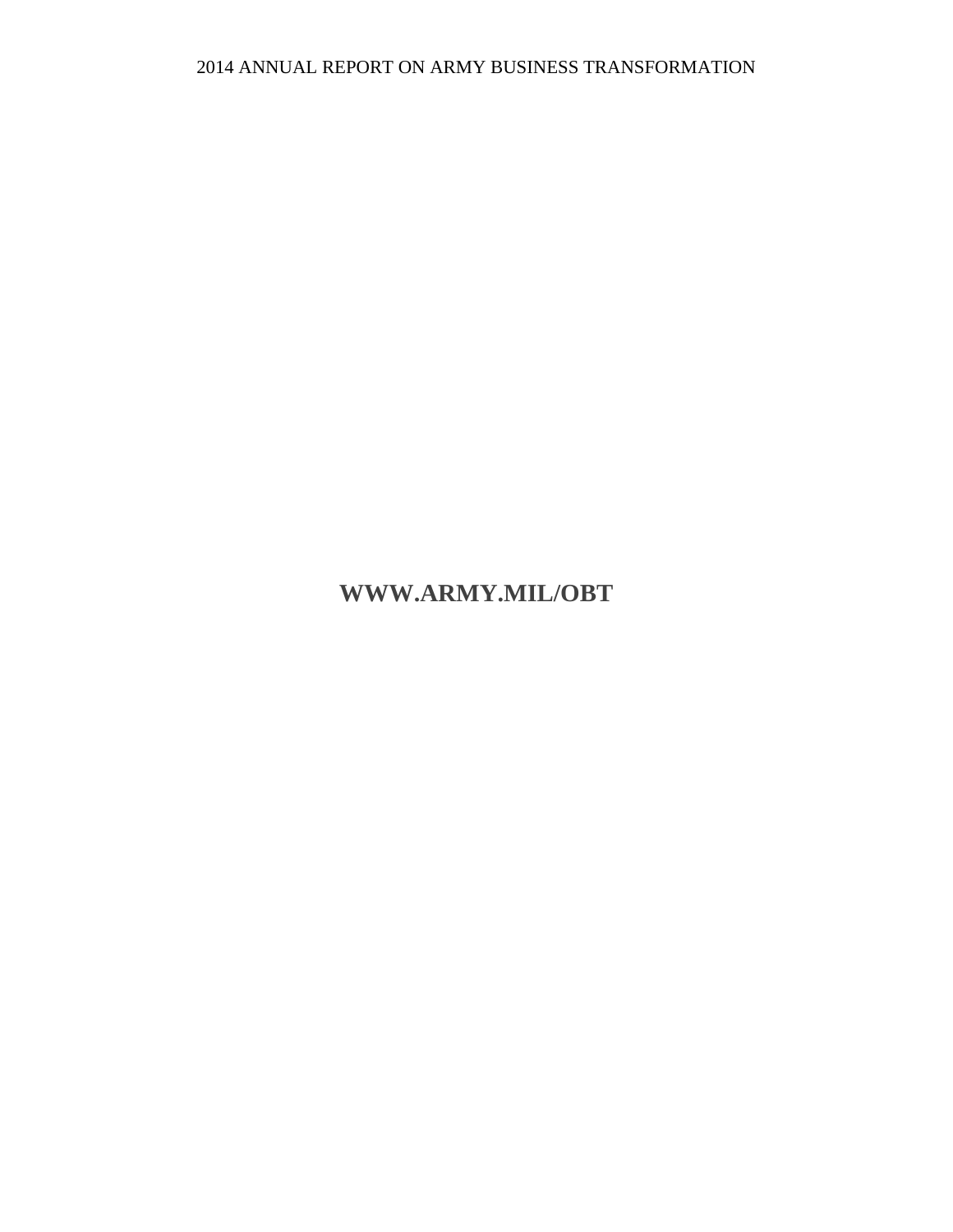# **TABLE OF CONTENTS**

| APPENDIX 1: ARMY ENTERPRISE RESOURCE PLANNING SYSTEMS  11 |  |
|-----------------------------------------------------------|--|
|                                                           |  |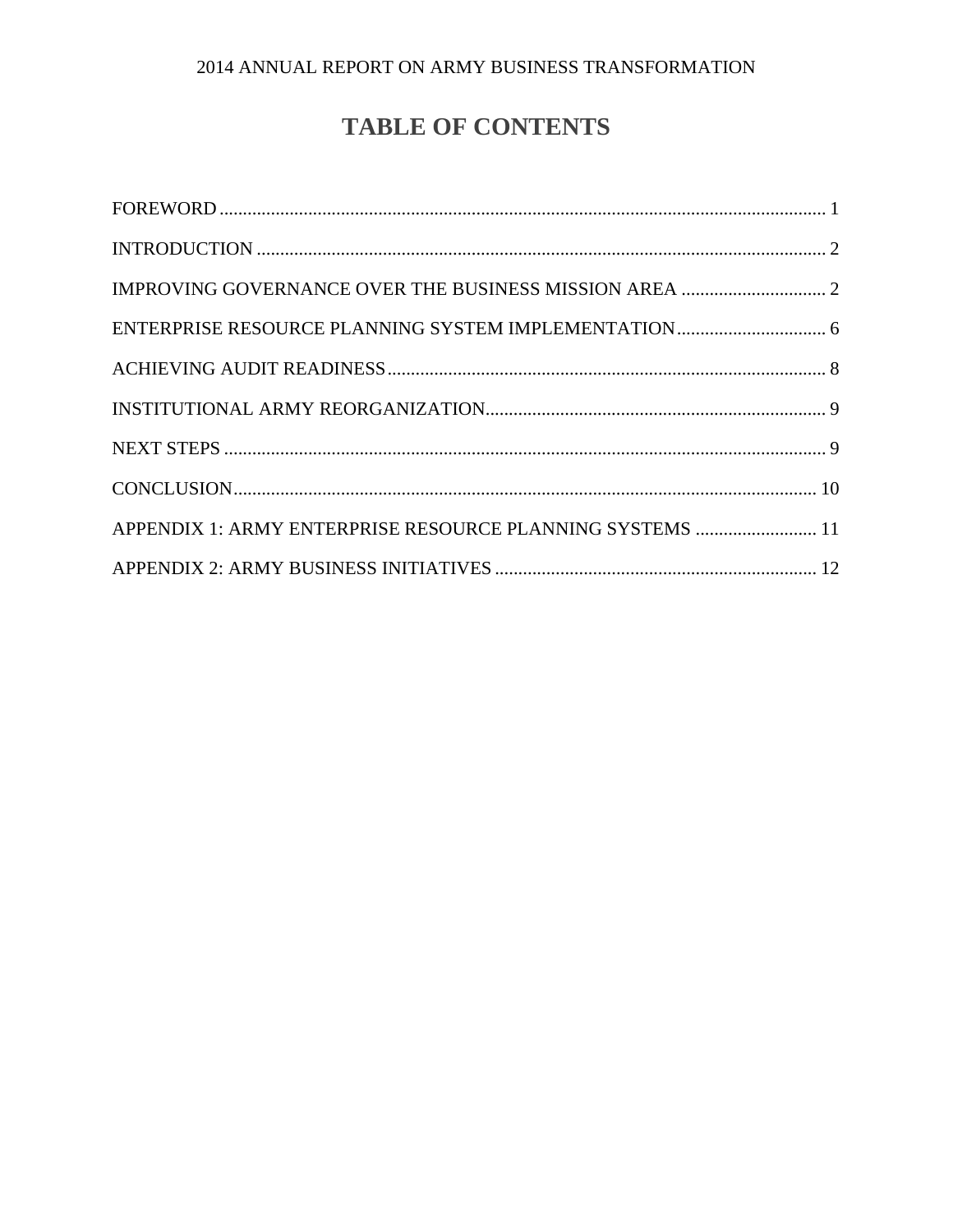### **COMPLIANCE STATEMENT**

This report fulfills the requirement outlined in Section 901 of the National Defense Authorization Act (NDAA) for Fiscal Year 2012. This legislation directs the Secretary of Defense to submit to the congressional defense committees a report on Department of Defense business systems compliance not later than March 15 of each year from 2012 through 2016. This legislation further directs the Secretary of Defense to include a copy of the most recent report of the Chief Management Officer of each military department on implementation of business transformation initiatives by such department in accordance with section 908 of the Duncan Hunter National Defense Authorization Act for Fiscal Year 2009 (Public Law 110–417; 122 Stat. 4569; 10 U.S.C. 2222 note).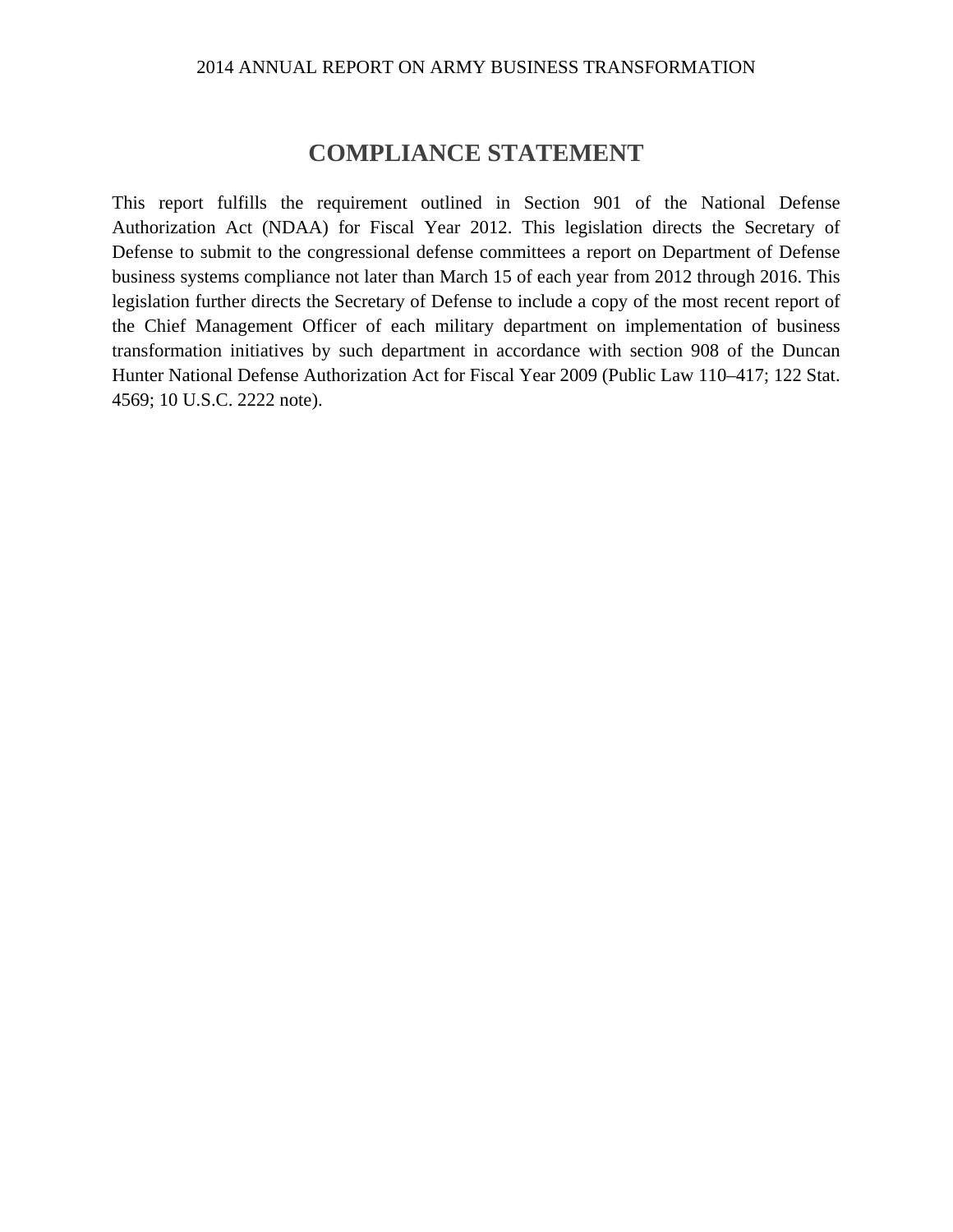### **UNDER SECRETARY O F THE ARMY WASHINGTON**



### **JANUARY 13, 2014**

Serving as the thirtieth Under Secretary of the Army and Chief Management Officer of the Army, it has been my privilege to assist Secretary McHugh as he transformed the Army into a leaner, more cost-conscious organization capable of providing the Nation a ready land force capable of deterring and, when necessary, defeating adversaries.

Much hard work has been accomplished, and there is more to do in these times of fiscal challenge. Yet, as I transmit this Army Business Transformation Report to Congress, I am confident the Soldiers, Department of the Army Civilians, Families, and the supporting contractor force will persevere and never allow our Army to falter. With the support of Congress, the Army will become more efficient by conducting its business operations in more streamlined ways and aligned with private industry best practices where applicable.

This 2014 Army Business Transformation Report to Congress describes the advances the Army has made in describing and optimizing its business processes and supporting information technology systems, the federation of its Enterprise Resource Planning systems, and the Institutional Headquarters transformation efforts. The Army's continued embrace of these aspects of business operations will allow it to operate more efficiently and preserve valuable budget space for our combat forces.

Many of these endeavors were also codified in the *Army Business Management Strategy* that I signed on December 3, 2013. I am confident in the leadership within the Business Mission Area and that we will continue to promote readiness at best value in support of our most critical asset—our Soldiers.

Joseph W. Westphal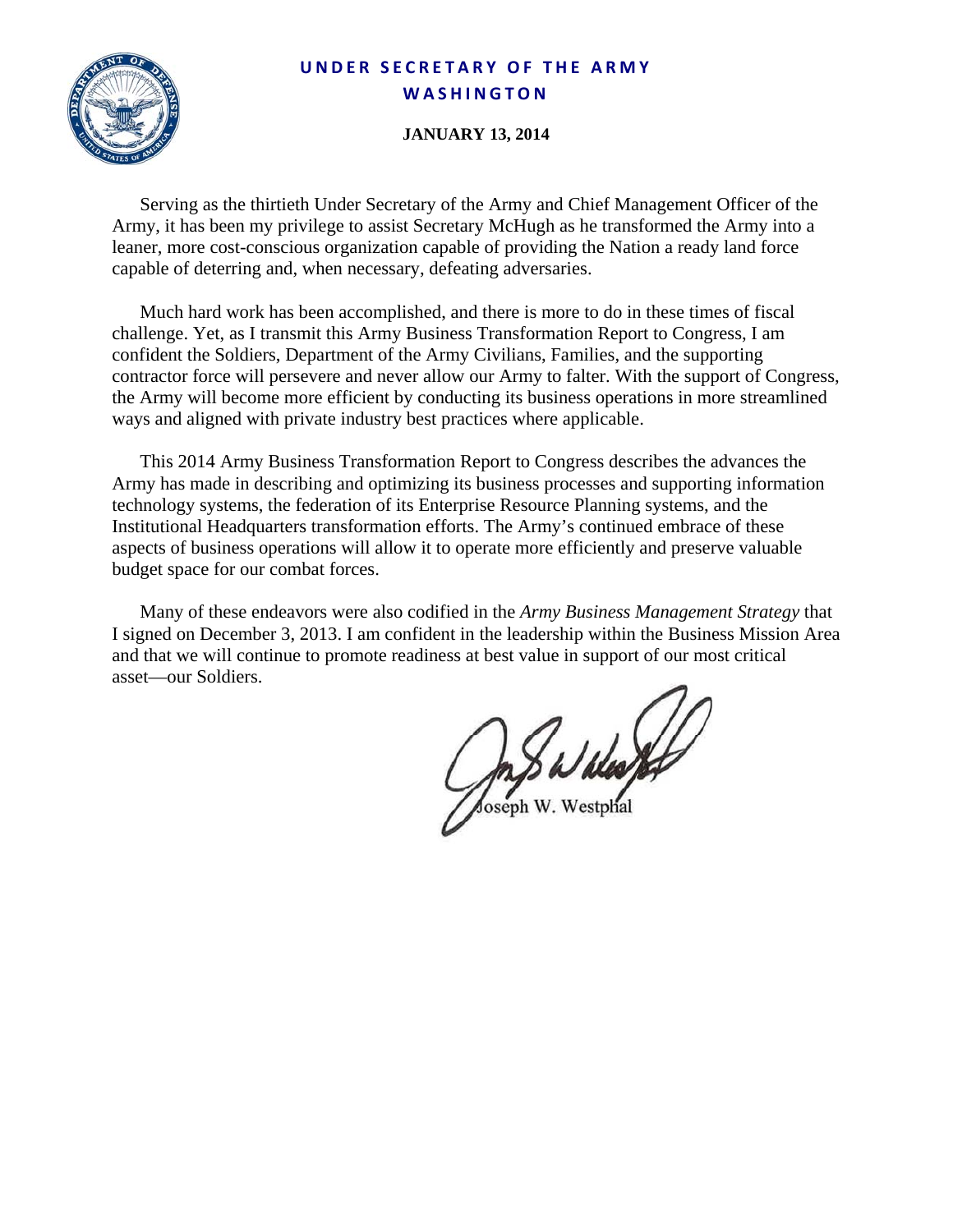### **Introduction**

In 2013, the Army continued transforming business operations to be smarter, faster, and cheaper. Our efforts improved audit readiness, reduced costs, and increased transparency—all so that the Army could be a better steward of taxpayer resources. Army business transformation focuses specifically on improving both the processes and the information technology (IT) systems that support business operations to provide trained and ready forces at best value for the Nation.

#### **The Army as a Business**

- 1. Scopes to size of a Fortune 5 Company.
- 2. Fourth largest enterprise in world by aggregate manpower.
- 3. Vehicle fleet exceeding world's largest delivery companies.
- 4. More than 700 enterprise-level business systems which exceed \$2B annually.

The Army will reduce the size of its business IT system portfolio from 714 to 420 systems through 2018, reducing net programmed costs by over \$600 million. We sustained the progress of our Enterprise Resource Planning (ERP) systems within cost, performance, and schedule. Army business process reengineering and continuous process improvement in 2013 conferred over \$2.6 billion in benefits and reduced Army fiscal shortfall pressure. The Army also embarked on an aggressive headquarters restructuring effort that will, after completion in 2020, reduce approximately 10,000 military and civilian billets in the Institutional Army and free resources for the Army's operating forces. We will execute efforts to utilize space more efficiently and reduce energy consumption. Over the mid-term, our combined transformation efforts will ameliorate some forecasted fiscal pressure by reducing the annual costs of business operations by \$4 billion a year, and we will seek to accelerate and increase these gains.

In years past, the Army established numerous mechanisms which ensured adherence to business transformation actions mandated by law, improved our integration with Department of Defense (DoD) business activities, and fulfilled our Title 10 responsibilities to man, train, and equip the force. The *2013 Army Strategic Planning Guidance* emphasized four areas: supporting Afghanistan operations; ensuring stability of institutional processes that preserve readiness – specifically ERP systems; embarking on a series of activities to improve the agility, transparency, and efficiency of the Institutional Army; and enhancing the effectiveness and efficiency of business process and supporting business IT portfolios to meet DoD requirements – the essence of Army Business Transformation. In late 2013, the Army consolidated all its business transformation mechanisms into one integrated strategic planning document, the *Army Business Management Strategy*.

### Improving Governance Over the Business Mission Area

Throughout 2013, the Army improved overall governance of the Business Mission Area and portfolio-based management of Army Business Systems. The Army's refinement in governance over the Business Mission Area reflected strong collaboration across the Army, the DoD Deputy Chief Management Officer, the other Services, the Government Accountability Office, and the Department of Defense Inspector General. The Army aligned its business operations with the Department of Defense's *Strategic Management Plan* and significantly improved the synchronization between the DoD Business Enterprise Architecture and the Army's Business System Architecture. In addition, the Army established the Army Business Council to enhance its federated approach to both business processes and business IT systems. Chaired by the Under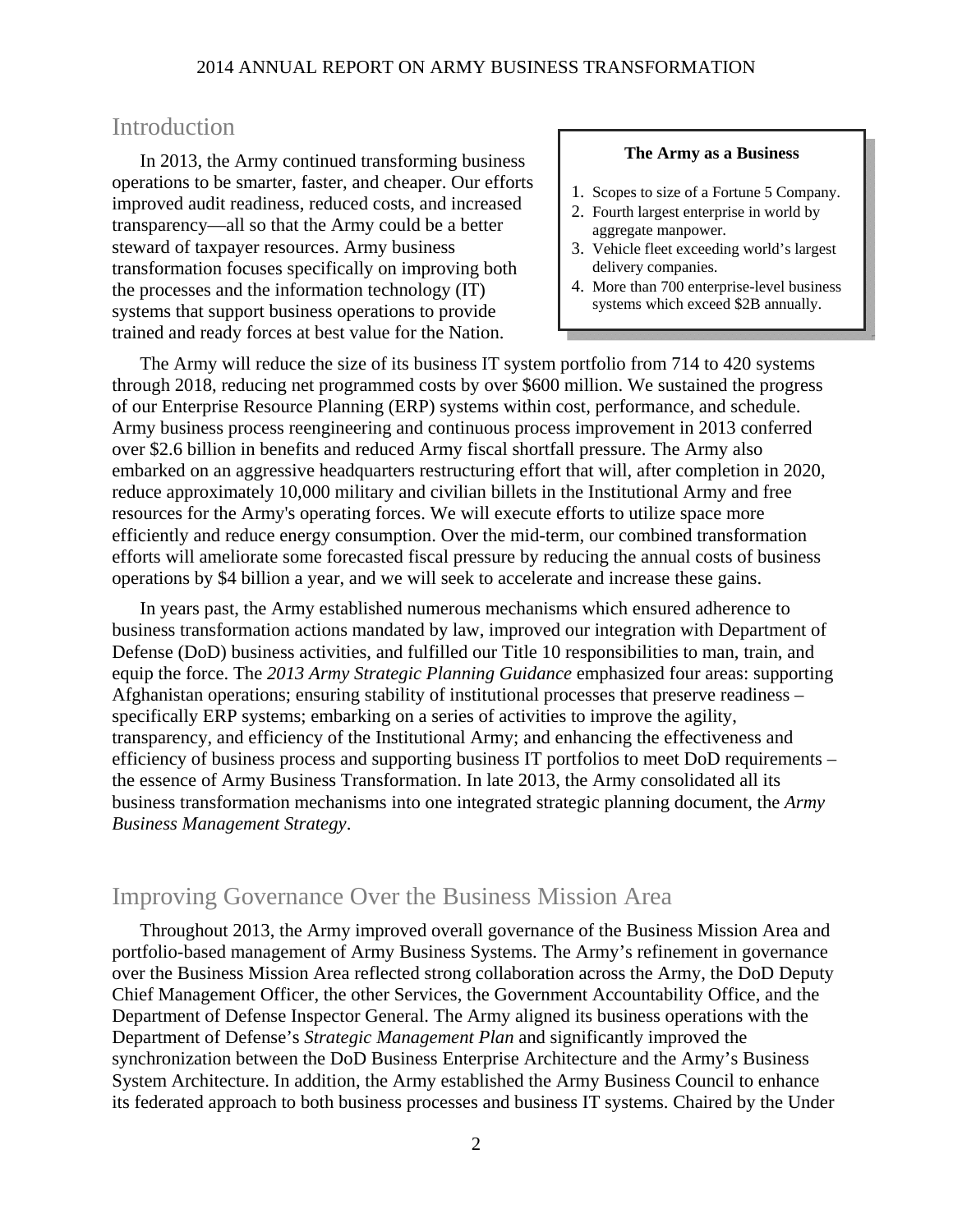Secretary of the Army as the Chief Management Officer, this governance forum integrates business functions across differing business domains, manages the ERP system federation, synchronizes related activities with the Warfighter and Enterprise Information Environment Mission Areas, shapes business IT investment decisions, and strengthens investment management controls supporting annual portfolio reviews held by the Army Chief Management Officer and the DoD Deputy Chief Management Officer.

### **Army Business Management Strategy**

Goal 1: Assert Army Statement of Budgetary Activity NLT 30 September 2014; Achieve audit readiness by FY 2017. Goal 2: Enable cost-informed enterprise governance. Goal 3: Improve the efficiency and effectiveness of business operations. Goal 4: Provide better alignment between business operations and operational forces. Goal 5: Improve business process alignment between the Army and the DoD.

The *Army Business Management Strategy* clarifies the roles and responsibilities of Business Mission Area stakeholders from the Chief Management Officer, through the Army Business Council, and down to individual business system owners. It codifies the alignment between the Department of Defense's Business Enterprise Architecture and the Army's Business Systems Architecture. The strategy provides detailed plans regarding legacy system retirements, systems migrations, portfolio cost reduction activities, integration of the ERP systems within overall portfolio activities, and the target business systems computing environment. Most significantly, the strategy links Business Mission Area investments

and compliance requirements to Institutional Army activities and the Enterprise Information Environment Mission Area. Finally, the strategy directs implementation of the Government Accountability Office's recommended Enterprise Architecture Management Maturity Framework.

Governance over the Business Mission Area is divided into three major areas: evolving the Business Enterprise Architecture, managing the business systems IT portfolio, and improving Army business processes.

### **Evolving Business Enterprise Architecture**

The DoD Business Enterprise Architecture provides the direction and compliance requirements for DoD and Service-specific business activities, and it fulfills National Defense Authorization Acts from 2009-2012 by guiding and constraining implementation of interoperable defense business system solutions. The Army's Business System Architecture is derived from the DoD architecture and reflects the totality of Army processes and capabilities across the Business Mission Area. Specifically, the end-to-end processes within the Army's Business Systems Architecture cover all business operational activities performed by the Army and its external stakeholders.

The Army made significant progress in mapping to the 15 end-to-end processes defined by the Department of Defense, and it will continue developing its process and system architecture maps to greater fidelity in 2014. This work is critical to the Army's long-term efforts to improve business process efficiency because it integrates enterprise-wide end-to-end process flows with all the operational activities and business systems of the Army. As the process maps gain granularity, the Army will increase its ability to identify inefficient or non-value added activities with poor return on investment. Further, progress in mapping has enabled the Army to identify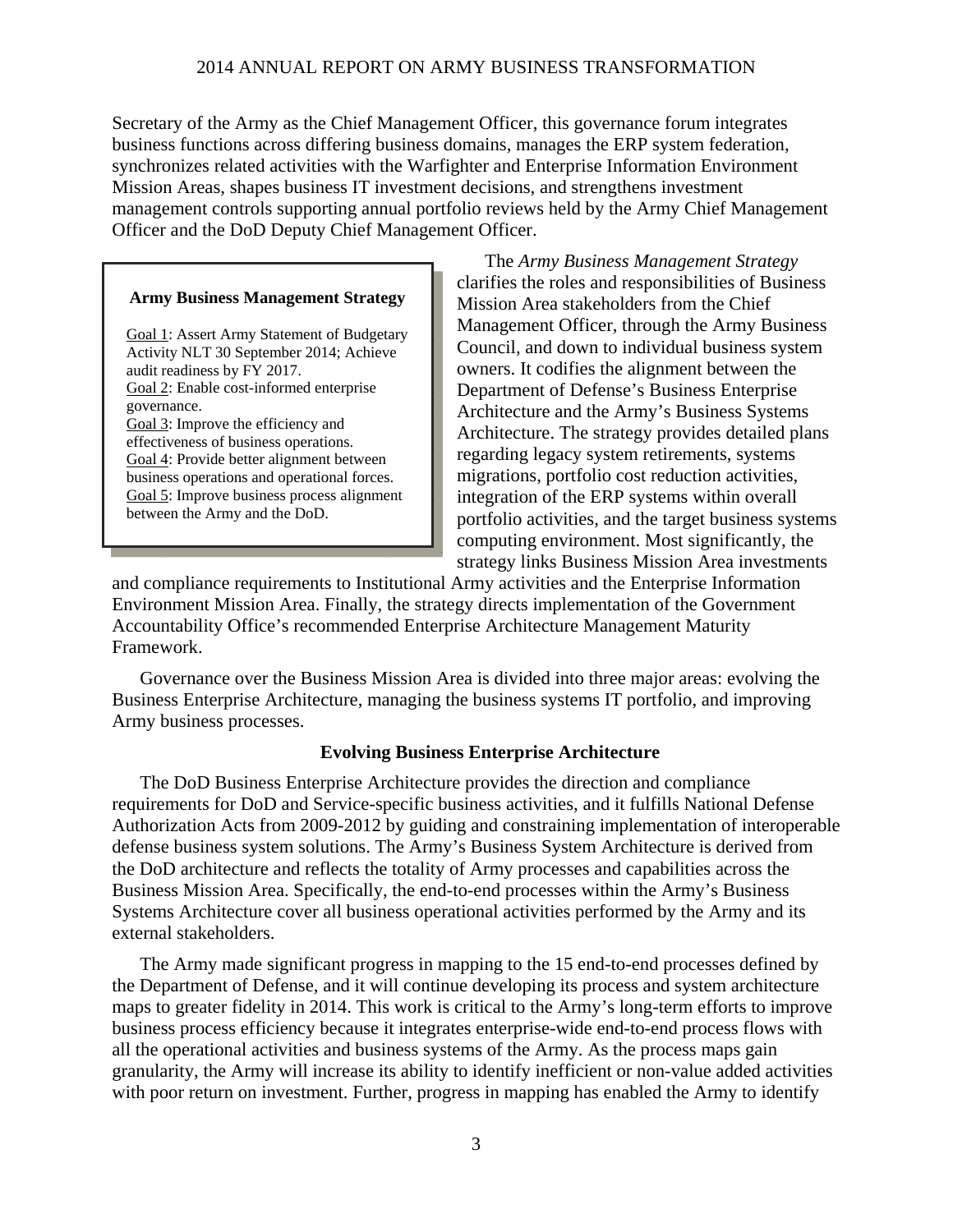where and how approximately 100 DoD and over 700 Army business IT systems support the hundreds of operational activities that comprise the end-to-end processes.

Through 2013, special emphasis was given to IT systems for certification, audit readiness, interoperability, and investments. As in years past, we focused upon the costs imposed by the IT systems within the business space. However, the largest cost drivers reside in the inefficient processes and the wasted work force effort required to execute those inefficient processes. The maturation of process architecture in 2013 provided visibility of those inefficiencies and costs.

As described, and further directed, in the *Army Business Management Strategy*, the Army's Business Mission Area segment made dramatic gains along the Government Accountability Office-recommended *Enterprise Architecture Management Maturity Framework*. This framework captures best practices in realizing cost savings through consolidation and reuse of shared services, elimination of unnecessarily redundant operations, improvement of information sharing through data standardization, and optimization of services. The Army achieved stage 2 with many completed elements within stage 3 of the GAO framework in 2013 and developed a way ahead to achieve stages 4 through 5 by 2018.

As a component of its architecture efforts, the Army Office of Business Transformation successfully piloted the Enterprise Knowledge Repository with Army Materiel Command in 2013. The Enterprise Knowledge Repository will provide an Army-wide process architecture structure and management capability to ensure accountability, control, and visibility of business processes in real-time. The repository will accelerate the retirement of unnecessarily redundant business IT systems and aid process improvement experts in streamlining enterprise-level processes. The pilot created the conditions for initial Army-wide fielding in 2014.

#### **Managing the Army's Business Systems Portfolio**

The direction provided by previous National Defense Authorization Acts, particularly regarding architecture development and business systems investment, helped the Army refine its approach to business systems portfolio management. The Army's plans reduce its \$1.9B business system portfolio costs by an overall trajectory of 10% annually while simultaneously increasing systems effectiveness. In May 2013, the Army used portfolio reviews and Department of Defense investment certifications to assess its business investment portfolio. The *Army Business Management Strategy* framed the targets for reducing the number of systems and cost of these systems each year through 2018. While the Army has made great progress in reducing systems costs, three risks challenge the 10% annual cost reduction efforts.

**Risk 1.** In conjunction with the Army Chief Information Officer's Army Data Center Consolidation Plan and a comprehensive series of internal audits, the Army conducted a twoyear inventory and discovery effort of business systems across all of its commands. The Army identified and integrated over 700 business IT systems within its Business Mission Area portfolio. This is an ongoing effort, and the Army is still identifying systems for inclusion within its portfolio. Thus, the aggregate programmed costs and total number of systems identified within the portfolio will likely increase compared to 2013 investment certification estimates.

While increasing the portfolio of identified business systems will increase the reported costs, those costs are already a component of the overall Army program. Identifying and bringing those systems into the business portfolio gives us the opportunity to consolidate systems, reduce process costs, and eliminate redundant systems more comprehensively.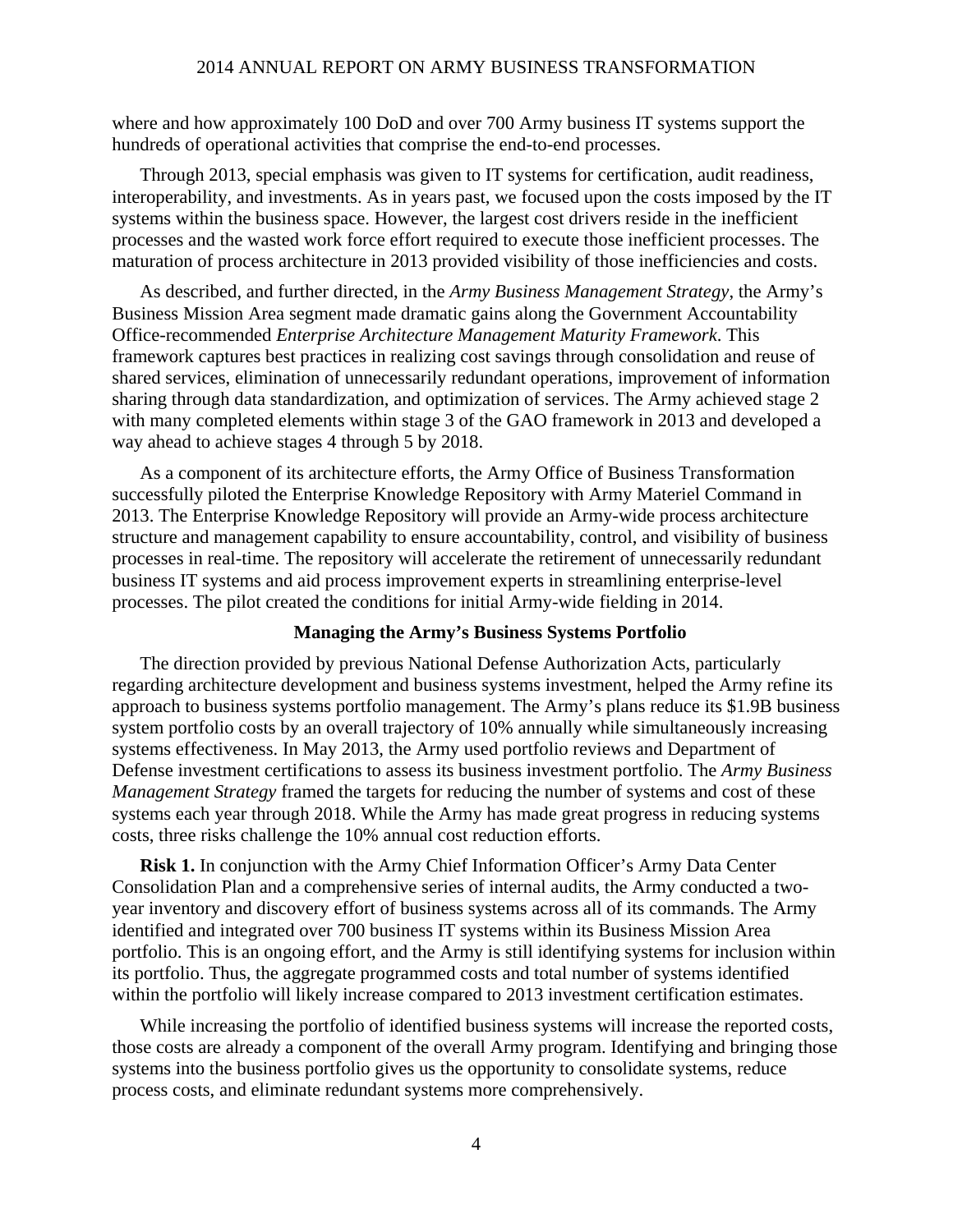

**Risk 2.** Fiscal austerity reduces the amount of funds available and inhibits program flexibility to modernize core IT systems that are programmed to subsume the functionality of systems scheduled for retirement. In 2013, budget shortfalls and restricted programming authority delayed our ability to invest in the Enterprise Knowledge Repository and to modernize several systems in response to process reengineering initiatives. Further, our limited ability to reprogram funds in 2013 and subsequent cuts to the financial feeder programs increased the Army's challenges in complying with the changing requirements associated with Standard Line of Accounting and Government Wide Accounting standards. To date, Congress has supported the Army's efforts to protect investments in the feeder systems and ERP systems to ensure that we meet our business portfolio goals—particularly in areas affecting audit readiness. Fiscal austerity will force prioritization to the Army's core mission and potentially away from the retirement of systems we have planned across the business portfolio.

**Risk 3.** In 2013, the Department of Defense Chief Information Officer mandated that all enterprise business systems be migrated to Defense Information Systems Agency data centers by 2018. While this initiative should improve overall services and enhance our security posture, it remains an unfunded mandate for the Army. Since current estimated hosting costs at the Defense Information Systems Agency are projected to exceed current Army costs, there is significant risk that the cost of the overall Army portfolio will increase.

#### **Improving Army Business Processes**

Throughout 2013, the Army capitalized on the increasing sophistication of its governance efforts, its growing maturity with enterprise architecture, and its enhanced portfolio management of business systems to execute high-return enterprise-directed business process reengineering and continuous process improvement. We label some of these efforts 'deep dives,' and they provide focus on a specific, enterprise-level problem where the Army could improve process efficiency and optimize those processes supported by IT systems.

As a proof-of-concept for its process reengineering 'deep dives,' the Army initiated an effort to create an auditable and streamlined travel orders process for the enterprise. This 2013 effort combined the operational/process architecture and the systems/technical architecture to depict an "as-is" process map. Army Business Mission Area architects and Lean Six Sigma experts subsequently optimized that process to a preferred "to be" process. As a result, the Army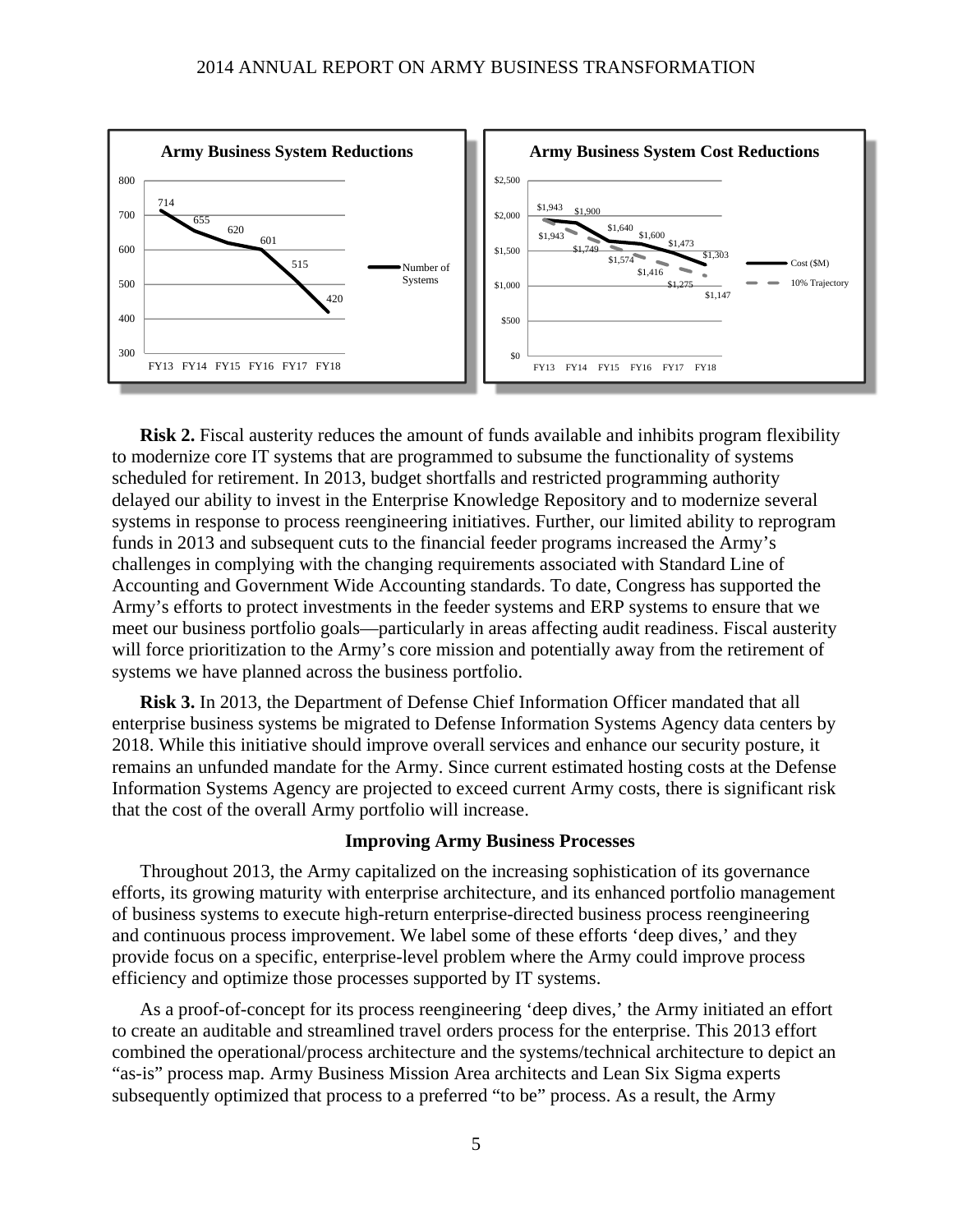identified a single solution that it can modify to replace 16 redundant IT systems and their parallel processes. Further, this streamlining enables the Army to achieve audit readiness for all types of travel expenses. The expected savings from this effort exceed \$80M over the Future Years Defense Program 2015-2019. This initial effort validates the intentions of the authors of the 2009 and 2010 National Defense Authorization Acts who sought to make optimized operational architecture inform better investment and IT solution decisions.

In 2013, the Army-wide Lean Six Sigma program continued to drive efficiencies into major processes across the Army—1,586 projects which yielded \$2.6B in benefits with another 875 projects in progress. Of those efforts, the Better Buying Practices within our acquisition community accounted for almost half of the conferred benefits. These continuous process improvement efforts increased throughput, reduced delays, and improved the effectiveness of the Institutional Army while reducing costs.

### Enterprise Resource Planning System Implementation

The Army's four ERP systems create an integrated business environment that enables the Army to fulfill financial reporting requirements, establish end-to-end processes, clarify authoritative data sources, and reduce inefficient or non-value added operations within our business activities. Through a federated approach based primarily on financial controls, the ERPs provide the internal controls, integrated data, and traceability required for a credible financial management system. The General Fund Enterprise Business System (GFEBS) and the Logistics Modernization Program (LMP) are fully fielded. The Global Combat Support System-Army (GCSS-Army) is operational with fielding and improvements underway. The Integrated Personnel and Pay System-Army (IPPS-A) will begin first increment delivery in 2014.

The Army's ERP solutions capitalize on modern, commercial-off-the-shelf technology, are integrated and share pertinent data; but, each centers on a very different functionality.

- GFEBS. A single integrated system for distributing most general funds; maintaining effective internal controls; managing real property accounting, other assets and funds execution in compliance with 5,500 Federal Financial Management Improvement Act of 1996 (FFMIA) and other statutory and regulatory requirements, standards, attributes and business rules; and producing both cost and financial accounting data.
- GCSS-Army. Provides a logistics sustainment and support processes system for tactical unit logistics, installation logistics, and the financial component of those functions across the Army.
- LMP. Provides a range of functionality associated with the national wholesale logistics support mission (including depot operations) and certain logistics lifecycle management activities of Army Working Capital Fund (AWCF) organizations.
- IPPS-A is a web-based human resources system designed to provide integrated, multicomponent (Active Army, National Guard, and Reserve) personnel and pay capabilities across the Army. The Army modified its fielding schedule within the program's original scope and schedule to capture lessons learned from limited user testing within the Army National Guard.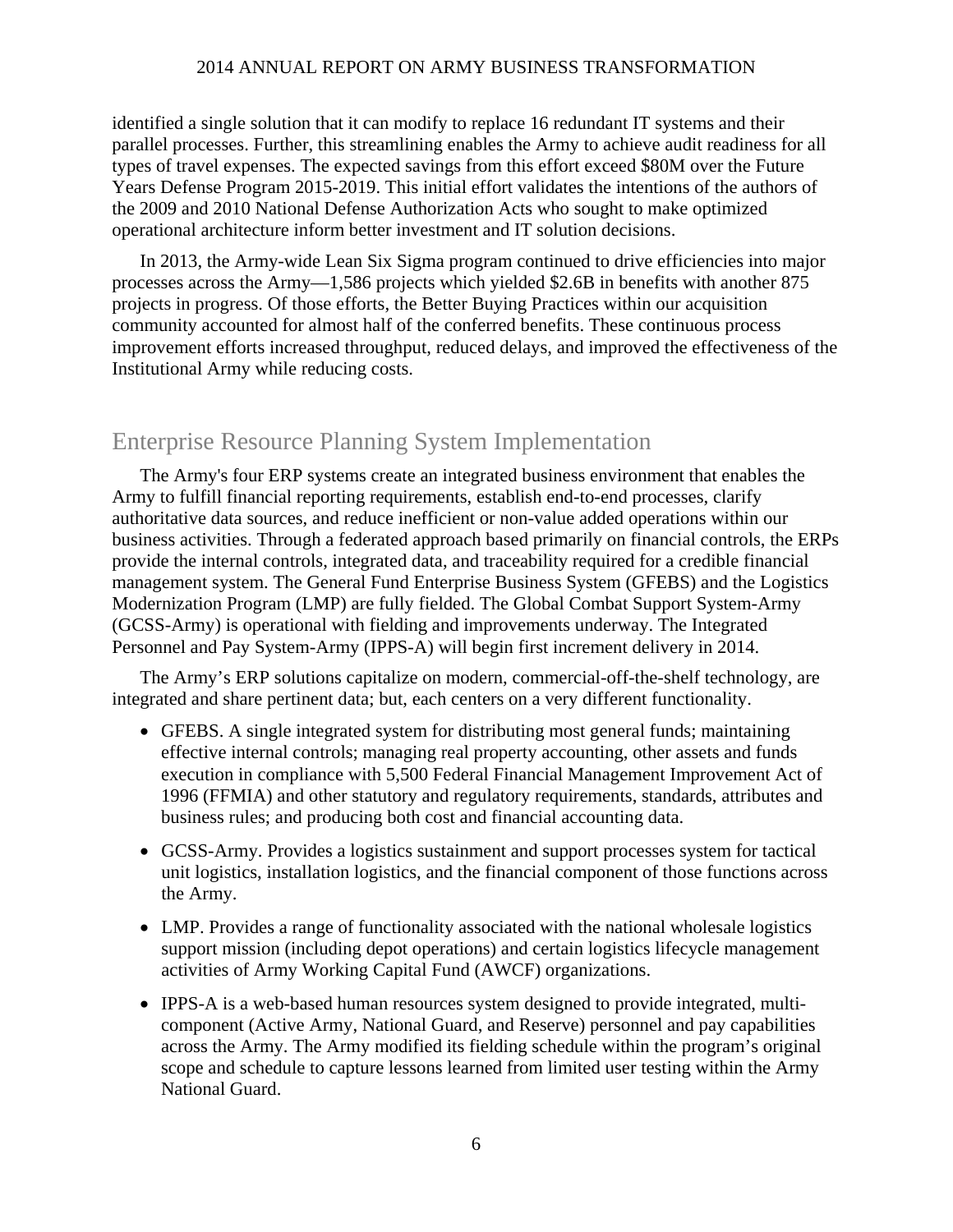

**High-Level Architectural Process Map Depicting ERP-based Financial Data Sharing** 

Parallel to enterprise-directed 'deep dives' and Lean Six Sigma projects described earlier, Army leaders executed process reengineering efforts intended to align existing processes to the solution maps resident within the commercially procured ERP systems. These solution maps capture industry best practices and streamline the flow of information and activity within the ERP system. By aligning Army logistics, financial, and personnel processes to these solution maps, the Army reduced interface costs (and their related transactional errors) for IT systems, reduced complexity within the ERP fielding, and simultaneously improved outdated processes within supporting commands and activities.

In 2012 and 2013, the Army conducted monthly internal control tests with validations by external auditors, achieved multiple unqualified or positive opinions regarding audit readiness, and made progress across its core ERP systems. While these audits identified potential problem areas within the ERP federation for audit readiness, all identified challenges can be rectified to meet the 2014 and 2017 targets.

The robust schedule of audits continues through 2017, as described in the following chart: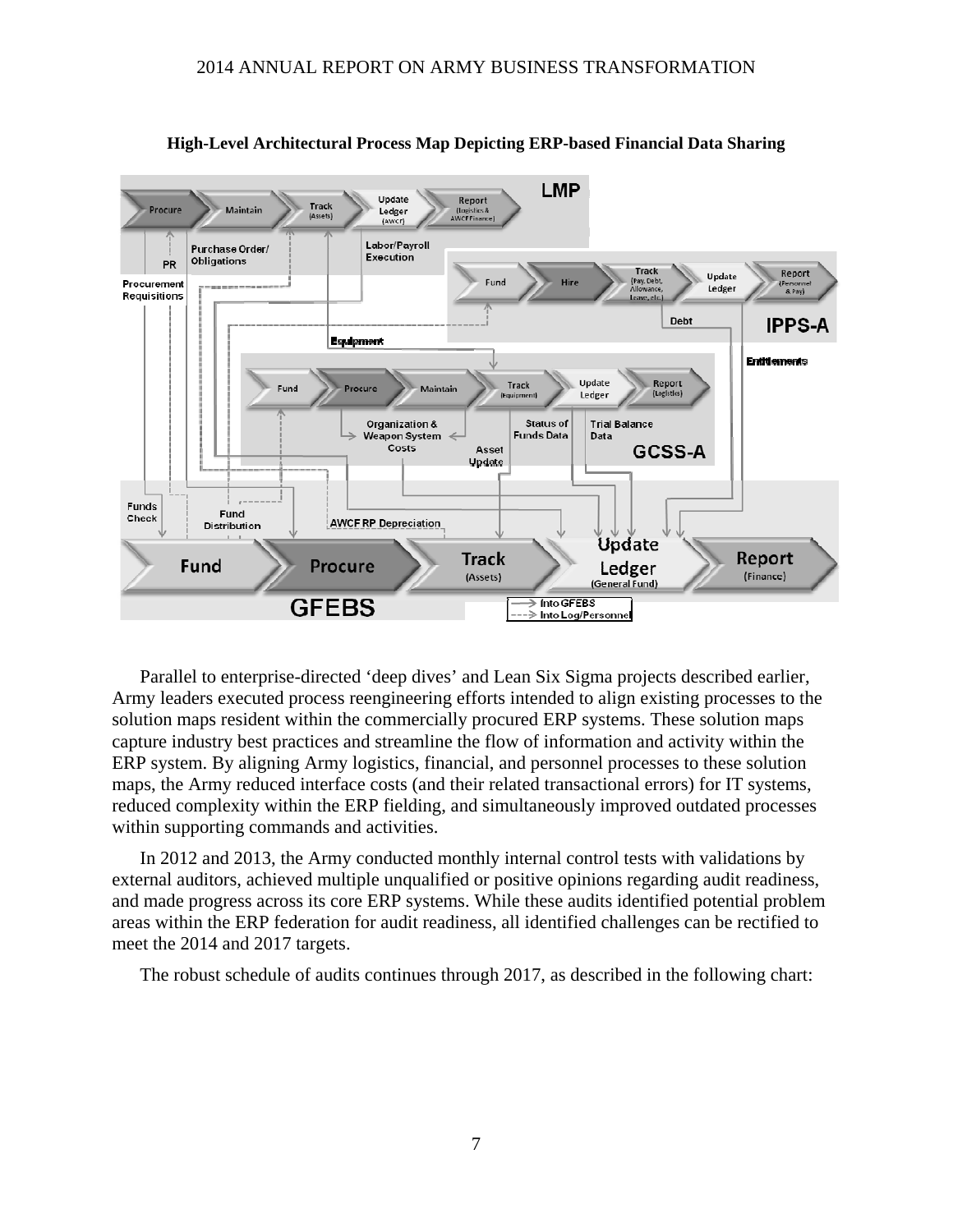|               |                                                                       | <b>FY13</b>  | <b>FY14</b>  | <b>FY15</b>  | <b>FY16</b>  | <b>FY17</b>  |
|---------------|-----------------------------------------------------------------------|--------------|--------------|--------------|--------------|--------------|
|               | Monthly internal controls testing by ASA (FM&C) audit team            | X            | X            | X            |              |              |
|               | Periodic substantive testing by ASA (FM&C) audit team                 | $\mathbf{X}$ | $\mathbf{X}$ | $\mathbf{X}$ |              |              |
|               | <b>IPA</b> examination                                                | $\mathbf X$  | $\mathbf{X}$ |              |              |              |
| <b>GFEBS</b>  | IPA audit, annually starting in FY 15                                 |              |              | X            | $\mathbf X$  | X            |
|               | <b>AAA FFMIA</b> assessment                                           |              | $\mathbf X$  | $\mathbf{X}$ |              |              |
|               | AAA FFMIA assessment for GFEBS-SA, FY 14-15                           |              | $\mathbf X$  | $\mathbf{X}$ |              |              |
|               | FISCAM assessment                                                     | $\mathbf X$  | $\mathbf X$  |              |              |              |
|               | SFIS asessment, FY13 and continuing                                   | $\mathbf X$  | $\mathbf X$  | $\mathbf X$  | $\mathbf X$  | $\mathbf X$  |
|               | Periodic substantive testing by ASA (FM&C) audit team                 | $\mathbf{X}$ | $\mathbf X$  | $\mathbf{X}$ |              |              |
|               | <b>IPA</b> examination                                                | $\mathbf{X}$ | $\mathbf X$  |              |              |              |
|               | IPA audit, annually starting in FY 15                                 |              |              | $\mathbf{X}$ | $\mathbf X$  | $\mathbf X$  |
| <b>LMP</b>    | IT General Control discovery                                          | $\mathbf{X}$ |              |              |              |              |
|               | IT General Controls corrective actions                                | $\mathbf{X}$ | X            |              |              |              |
|               | IT Business Process Applications Controls, discovery                  | $\mathbf{X}$ | $\mathbf{X}$ |              |              |              |
|               | IT Business Process Applications Controls, discorrective actions      | $\mathbf X$  | $\mathbf X$  | $\mathbf X$  |              |              |
|               | AAA FFMIA assessment, FY13-14                                         | $\mathbf X$  | $\mathbf X$  |              |              |              |
|               | <b>FISCAM</b> assessment                                              | $\mathbf{X}$ | $\mathbf X$  |              |              |              |
|               | SFIS asessment, FY13 and continuing                                   | $\mathbf{X}$ | $\mathbf{X}$ | $\mathbf{X}$ | $\mathbf{X}$ | $\mathbf{X}$ |
|               | Monthly internal controls testing by ASA (FM&C) audit team            | $\mathbf X$  | $\mathbf X$  | $\mathbf X$  |              |              |
| <b>GCSS-A</b> | Periodic substantive testing by ASA (FM&C) audit team                 | X            | X            | X            |              |              |
|               | IPA examination                                                       | $\mathbf{x}$ | $\mathbf X$  |              |              |              |
|               | IPA audit, annually starting in FY15 (GFEBS-LMP-PADDS interface only) |              |              | $\mathbf{X}$ | $\mathbf{X}$ | $\mathbf X$  |
|               | AAA FFMIA assessment, FY 13-14                                        | $\mathbf X$  | $\mathbf{x}$ |              |              |              |
|               | FISCAM assessment, FY13                                               | $\mathbf{x}$ |              |              |              |              |
|               | SFIS asessment, FY13 and continuing                                   | $\mathbf X$  | $\mathbf X$  | $\mathbf X$  | $\mathbf{X}$ | $\mathbf X$  |
| <b>IPPS-A</b> | <b>Internal Controls Testing</b>                                      |              |              | $\mathbf X$  | $\mathbf X$  | $\mathbf X$  |
|               | <b>Substantive Testing</b>                                            |              |              | $\mathbf{X}$ | $\mathbf{X}$ | $\mathbf{X}$ |
|               | <b>AAA FFMIA Assessment</b>                                           |              |              | $\mathbf{X}$ | $\mathbf{X}$ | $\mathbf X$  |
|               | <b>FISCAM</b> assessment                                              |              |              | $\mathbf{X}$ | $\mathbf{X}$ | $\mathbf X$  |
|               | <b>IPA</b> Examination                                                |              |              | $\mathbf X$  | $\mathbf X$  | $\mathbf{X}$ |

|                 | <b>LEGEND</b>                                                |  |  |
|-----------------|--------------------------------------------------------------|--|--|
| <b>GFFBS</b>    | General Fund Enterprise Business System                      |  |  |
| <b>GFEBS-SA</b> | General Fund Enterprise Business System Sensitive Activities |  |  |
| LMP             | Logistics Modernization Program                              |  |  |
| <b>GCSS-A</b>   | Global Combat Support System-Army                            |  |  |
| <b>IPPS-A</b>   | Integrated Personnel and Pay System-Army                     |  |  |
| <b>IPA</b>      | Independent Public Accounting Firm                           |  |  |
| AAA             | Army Audit Agency                                            |  |  |
| <b>FISCAM</b>   | Federal Informatin System Controls Audit Manual              |  |  |
| <b>SFIS</b>     | Standard Financial Information Structure                     |  |  |
| rг              | <b>Information Technology</b>                                |  |  |

### Achieving Audit Readiness

This past year, the Army achieved many improvements in financial management and audit readiness. Financial reporting is the unifying thread in our ERP federation and our efforts to support the audit readiness assertion milestones directed in the National Defense Authorization Acts (NDAA) of 2010 and 2012. The acts require audit readiness assertions for the Schedule of Budgetary Activity (SBA) by 30 September 2014, and all financial statements by 30 September 2017.

We remain confident that the Army will achieve audit readiness goals in both 2014 and 2017. Challenges to audit readiness remain, but these challenges are surmountable with budget stability through 2017. The Army is aggressively addressing noted deficiencies and implementing the corrective actions recommended by internal and external auditors. Notably, in November 2013,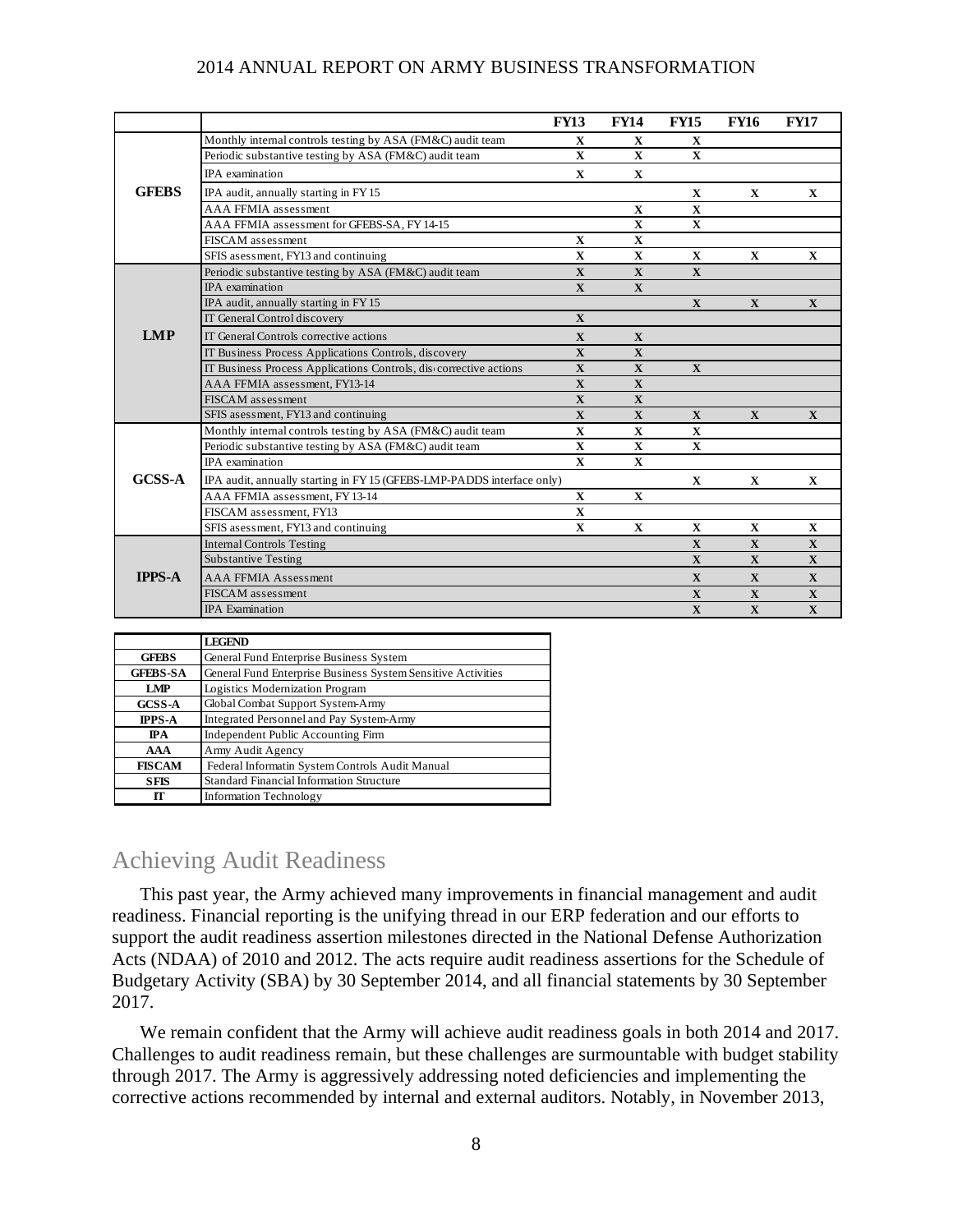the Army earned an unqualified opinion on more than 50% of its real property assets from an independent public accountant. Further, the Army retains a robust audit schedule to ensure we comply with audit readiness goals in the future.

Concurrent to this progress was the continued development of the Secretary of the Army's study and plan to optimize Army financial management operations for efficiency and audit readiness. This study includes the realignment of roles and functions across the enterprise to leverage the improvements that GFEBS makes available. The optimization task force intensely studied and recommended a holistic approach to the organization, standardization of business processes, and workforce development to ensure they are complementary and fully integrated with the ERP solution.

"The Army is well postured to achieve audit readiness of the schedule of budgetary activity by September 30, 2014, without an unaffordable or unsustainable level of one-time fixes and manual workarounds and without delaying full auditability of the Army's financial statements by September 30, 2017."

-- Under Secretary of the Army, Joseph W. Westphal, *2013 DoD Financial Improvement and Audit Readiness Status Report to Congress*

### Institutional Army Reorganization

In concert with the directive by the Secretary of Defense to reduce Service and joint headquarters, the Secretary of the Army and the Chief of Staff chartered a focus area review to best apply reductions to Army programs in order to continue providing ready land forces. Senior leaders recognized the need for the Army to reduce both military, civilian, and contractor personnel involved in Institutional Army headquarters activities to better focus limited fiscal resources for sustaining training and readiness.

The Secretary of the Army and the Chief of Staff directed 25% reduction targets for all Army headquarters commanded by either a 2-star general officer or a Tier 2 Senior Executive Service member or higher. Reductions to support contractors and contracting funds are to be taken at the same or even higher levels. The focus area review is providing final recommendations for a planned reduction occurring in fiscal years 2016-2020. These efforts are expected to streamline the Institutional Army structure by approximately 10,000 positions. The focus area reductions are part of the much larger reductions to the Army program which require improved business management activities to meet fiscal constraints.

### Next Steps

In 2014, the Army will continue to follow the actions specified in the *Army Business Management Strategy*. Our main effort within the Business Mission Area will be achieving our audit readiness targets for 2014. We expect to complete validation and documentation of our end-to-end architectures in 2014, and this will accelerate the Army's IT portfolio optimization and process reengineering efforts. We will integrate more business IT systems into the Business Mission Area portfolio and work with the Department of Defense and the Defense Information Systems Agency on identifying, categorizing, and reducing portfolio cost drivers. With their assistance, we will start driving costs down while fulfilling DoD's mandate for consolidated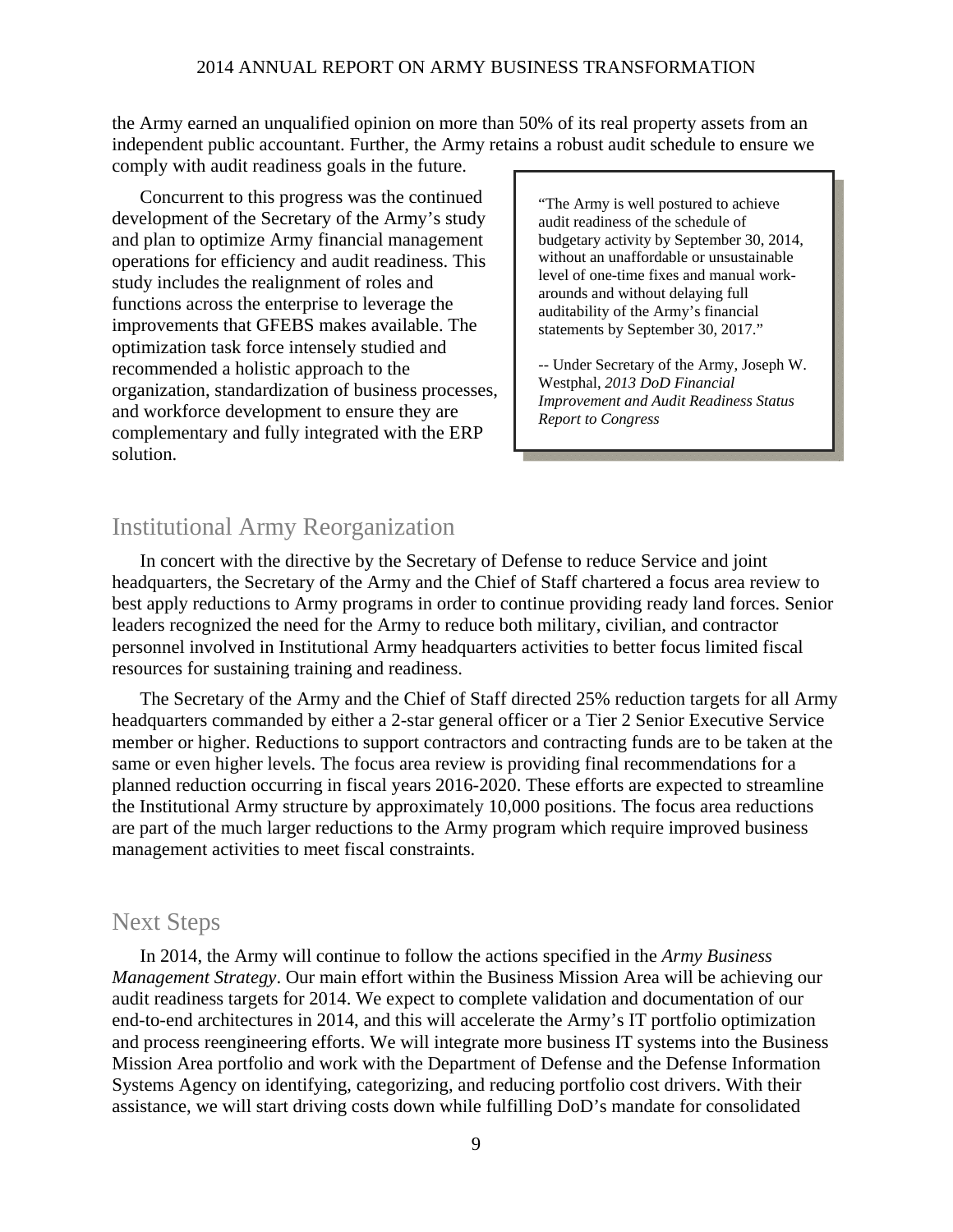hosting. Further, we will provide active governance and program stability for our four ERP systems to ensure that the core of our federated architecture remains on time, within costs, and at targeted performance levels.

The Army will expand our efforts to control the costs of business operations. We will execute the first wave of headquarters reductions in 2015 and continue them over the next five years. With the better-defined architecture, we will identify many targets for business process reengineering to eliminate unnecessary high-cost, high restriction operational activities. As we streamline processes, we will identify better baselines of activities and gain better understanding of the costs of doing business. This will enable us to develop more cost-informed performance measures and help us frame the future of the Army's business intelligence. All of these efforts enable the Army to garner better readiness from reduced resources. The Army will fully implement the *Army Business Management Strategy*. The strategy provides direction to Process Champions, Domain Leads, system owners, and staffs across the Army's Business Mission Area. It establishes an active management system for senior Army leaders to synchronize planning, execution, and investment across the Army's Business Mission Area portfolio and in-line with *The Army Plan*. Using its federated approach to ERP systems and portfolio reduction through business process reengineering and continuous process improvement, the Army will reduce administrative overhead and continue to provide the best land force in the world at the best value feasible.

### Conclusion

Our business transformation activities in 2013 were constrained by budget impacts, but we still made important progress. The Army improved its business operations through emphasis on governance, synchronization of business enterprise architecture, and business IT portfolio optimization. We sustained the progress of our Enterprise Resource Planning systems and critical financial feeder systems to achieve audit readiness goals. We demonstrated that architecturallyinformed business process reengineering 'deep dives' could substantially improve Army business operations, and we sustained our focus on continuous process improvement informed by Lean Six Sigma techniques. We will continue to aggressively pursue a variety of initiatives that will help us drive efficiency gains into everything we do.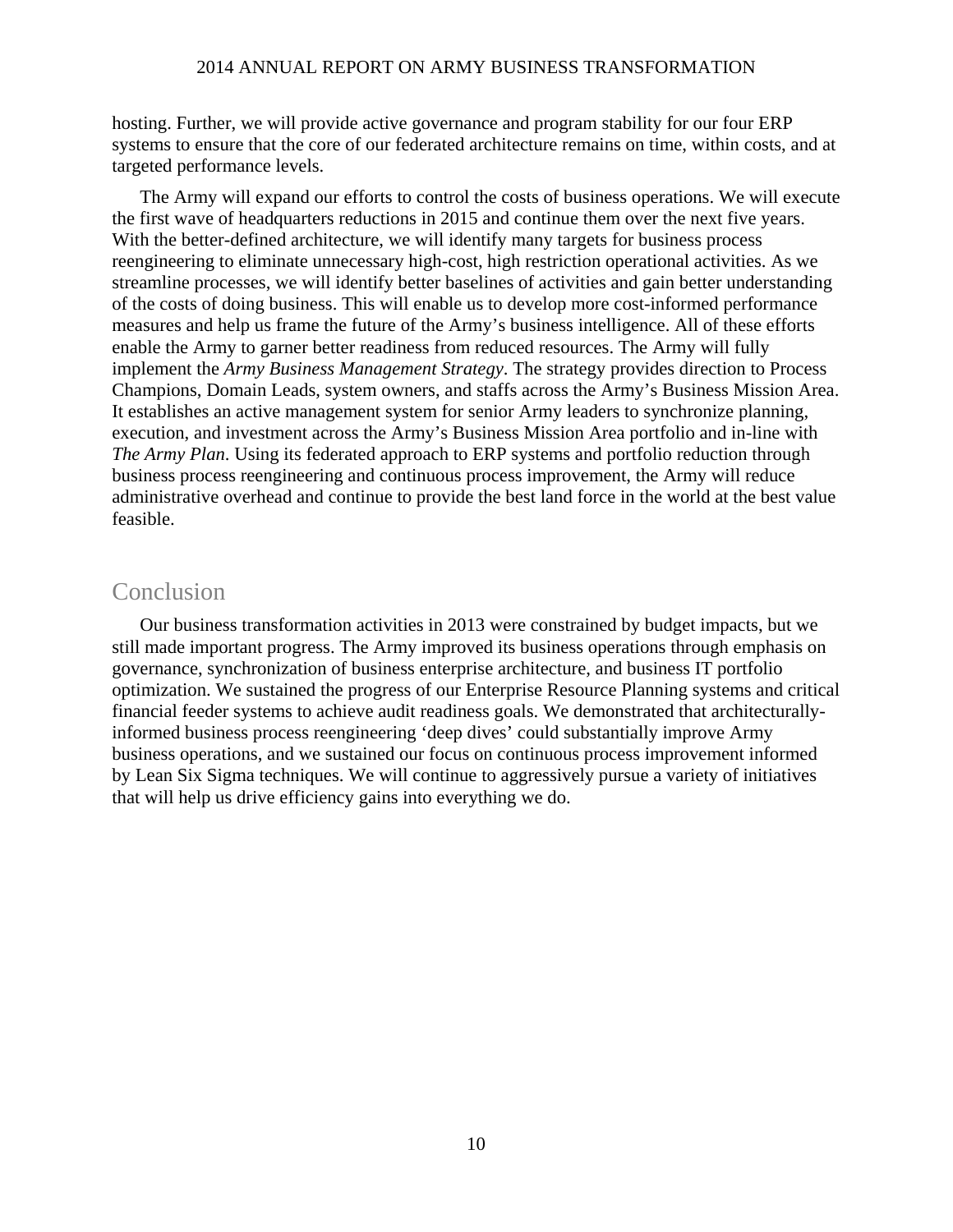### Appendix 1 (Army Enterprise Resource Planning Systems)

The Army's Enterprise Resource Planning (ERP) systems create an integrated business environment for finance, personnel management, and logistics that enables the Army to fulfill financial reporting requirements, establish endto-end processes, and close the seams, gaps, and overlaps within our business activities. The ERPs provide the internal controls, integrated data, and traceability required for a credible financial management system.

- The General Fund Enterprise Business System (GFEBS) provides a single integrated system for distributing most general funds; maintaining effective internal controls; managing active Army real property (facilities) accounting; funding execution in compliance with some 5,500 Federal Financial Management Improvement Act of 1996 (FFMIA) and other statutory and regulatory requirements, standards, attributes and business rules; and producing both cost and financial accounting data.
	- o GFEBS was fully deployed in July 2012 and was the Army system of record for \$118 billion in obligations for FY13.
	- o GFEBS is the cornerstone for Army accomplishing the National Defense Authorization Act for Fiscal Year 2010 requirement to produce an unqualified audit by 2017.
	- o GFEBS-Sensitive Activities (GFEBS-SA), a variant of GFEBS, is being developed to provide similar functionality for classified funds and sensitive activities.
- The Global Combat Support System-Army (GCSS-Army) captures tactical logistics sustainment and support processes. GCSS-Army is also a financial system in terms of the execution of funds to provide logistics sustainment and support.
	- o GCSS-Army subsumes outdated logistics systems that are not financially compliant.
	- o GCSS-Army integrates approximately 40,000 local supply and logistics databases into a single, enterprisewide authoritative system.
	- o GCSS-Army employs the financial template from GFEBS for tracking logistics funds execution.
	- o GCSS-Army executes the funds provided by GFEBS and provides fund execution data to GFEBS for consolidation.
- The Logistics Modernization Program (LMP) provides a range of functionality associated with the national wholesale logistics support mission and certain logistics lifecycle management activities of the Army Working Capital Fund organizations.
	- o LMP merges four Army Working Capital Fund activities into one fund.
	- o LMP integrates financial and logistics operations, meets the requirements of the Chief Financial Officers Act, and aligns with the DOD's Financial Business Enterprise Architecture.
	- o LMP is being expanded to provide for complete depot operations and national-level ammunition management.
	- o LMP provides the auditable financial ledger for all Army Working Capital Funds and will meet 2017 audit readiness requirements.
- The Integrated Personnel and Pay System-Army (IPPS-A) is a web-based human resources system designed to provide integrated, multi-Component (Active Army, National Guard, and Reserve) personnel and pay capabilities across the Army. This system will:
	- o Create a comprehensive personnel and pay record for each Soldier for their entire career.
	- o Feature self-service capabilities, allowing Soldiers to access their personal information 24 hours a day.
	- o Allow personnel actions to drive associated pay events.
	- o Ensure access to accurate and timely military personnel data and delivery of benefits to all levels of management.
	- o Serve as the authoritative database for personnel and pay data, subsuming many antiquated and disjointed systems.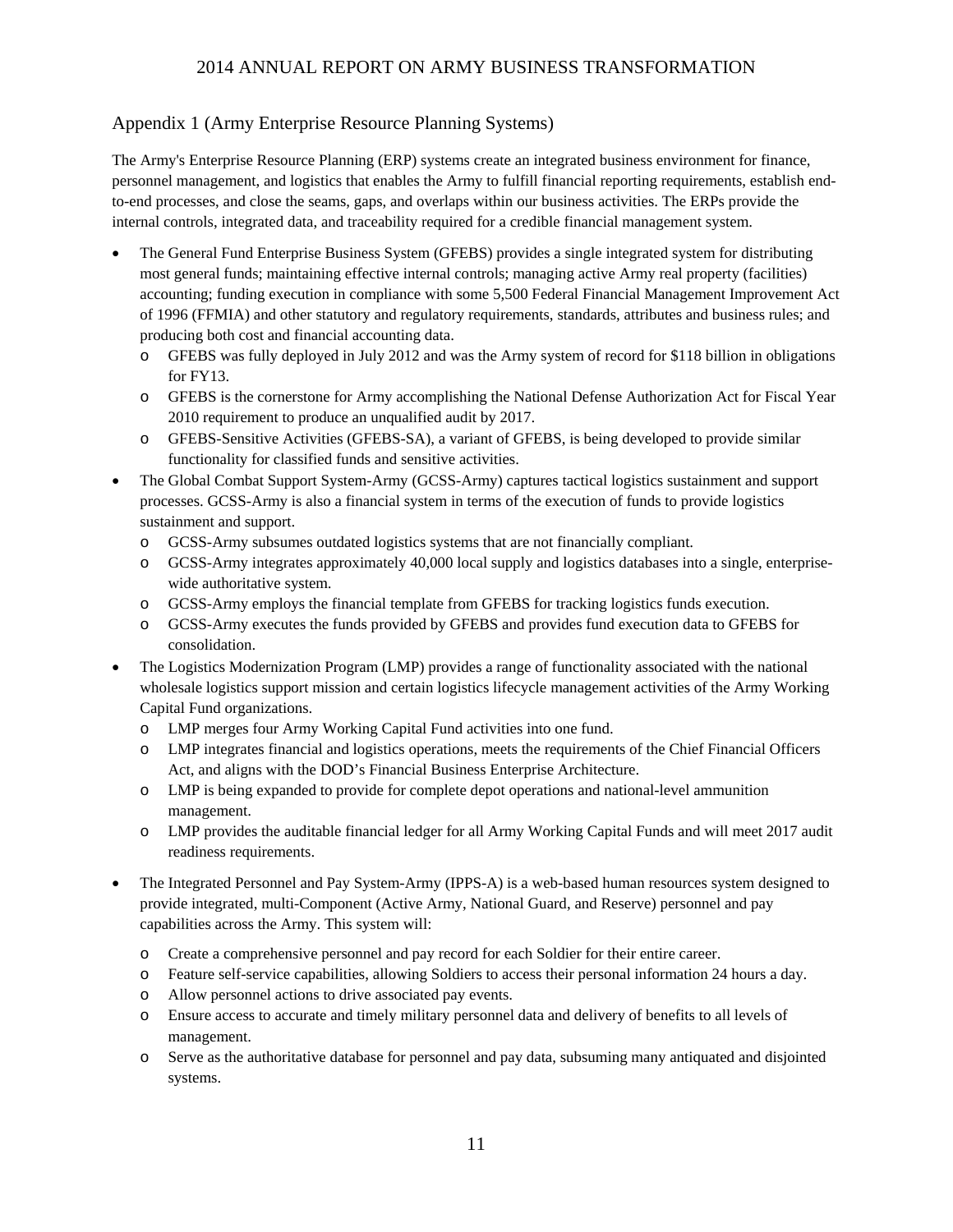#### Appendix 2 (Army Business Initiatives)

**AcqBusiness** provides an enterprise-level and service-oriented business environment populated with authoritative data and business intelligence tools designed to facilitate agile management of acquisition functions. During FY13, the initiative released version 3.2.10 which enhanced numerous applications and also was the first release of the Army Acquisition Dashboard, providing an initial Business Intelligence capability to the ASA(ALT) leadership.

**Army Corrosion Prevention and Control** initiates and sustains efforts to reduce the negative impacts of corrosion through the design and sustainment of systems, facilities, and infrastructure in accordance with Title 10 U.S.C. Section 2228 and section 903 of the FY09 NDAA. The recently approved implementation plan identifies how the Army Corrosion Control and Prevention Executive will track reductions in future sustainment costs as a result of the business initiative. The cost-benefit analysis determined that the estimated cost avoidance of the Army's Corrosion Prevention and Control program will be over \$1B when completed.

**Army Data Center Consolidation Plan (ADCCP)** The Army Data Center Consolidation Plan implements the 26 February 2010 mandate of the Office and Management and Budget's Federal Data Center Consolidation Initiative. As of 30 September 2013, the Army has discovered 888 data centers. This is a dramatic increase from the 250 data centers inventoried in 2010. Through 30 September 2013, the Army closed 136 centers. The plan is to close a target of 533 data centers by end-2018 with additional follow-on closures expected. To support cost reduction and required capability objectives, ADCCP oversees establishing scalable and standard processing nodes at Army post, camp, stations, and Army supported joint bases and application rationalization, modification and retirement. Through ADCCP, the Army will migrate its enterprise applications to DoD Core Data Centers by end-FY18 to satisfy the 11 July 2013 DoD Chief Information Officer directive. Assuming a consistent investment approach, projections are that Army investments will yield an annual cost saving of \$200 million starting in 2021.

**Army Enterprise Email and Calendar** enhances centralization and eliminates disparate and duplicative systems. It will improve the Army's security posture, enable standardization of hardware and software, improve configuration control, centralize administration and support while enhancing financial transparency. This year: 1) Enterprise Email completed migration of 1.4 million non-secure and 128,000 secure users, 2) enabled auto-provisioning of Enterprise Email accounts for new users to eliminate the users having to be migrated from an Army Knowledge Online (AKO) email account. Implementation reduces costs of services by \$75M over the 5-year period, 2013-2017.

**Army Enterprise Service Desk (AESD)** Army Enterprise Service Desk provides a single point of contact for all LandWarNet (LWN) Information Technology (IT) service requests, issues, and inquiries. The goal is to achieve standardized IT services, achieve cost savings and efficiencies, improve network posture, and enhance the quality of service across the Army. The AESD provides a single phone number or on-line contact that provides 24/7/365 support to users of Army information technology assets and networks in both the Operating Force and Institutional Army. AESD service support and problem resolution will prescribe to standardized processes and procedures. In FY13, AESD achieved First Call Resolution Capability to 41 installations. The goal in FY14 is to add 48 more installations, reduce the number of incident templates by 63% (754 to 278) and continue to improve the quality of service. AESD global deployment will be optimally attained through virtual linking and coordination of the existing major Army Service Desks. These desks will then conduct coordinated planning and operations in order to deliver a global AESD. With continued congressional support, and the assistance and collaboration of Army leadership, the AESD will continue to establish enterprise consistency, optimize benefits, and achieve global AESD implementation in a cost efficient manner.

**Army Environmental Liabilities Recognition, Valuation, and Reporting** provides the methodology and blueprint to correctly and appropriately value and categorize environmental liability-related data in support of the real property accountability enterprise priority. The reengineered business processes in Army environmental programs (AEP) provides the capability for timely, authoritative, and auditable environmental data reporting, and corrects the GAO identified deficiency in environmental liabilities.

**Army Item Unique Identification** establishes the Unique Item Identifier (UII) as the global data key in the Army Logistics Enterprise and permits data across our automated information systems to be linked to the individual item level of detail and support improved life-cycle management and financial accountability. The Army Equipping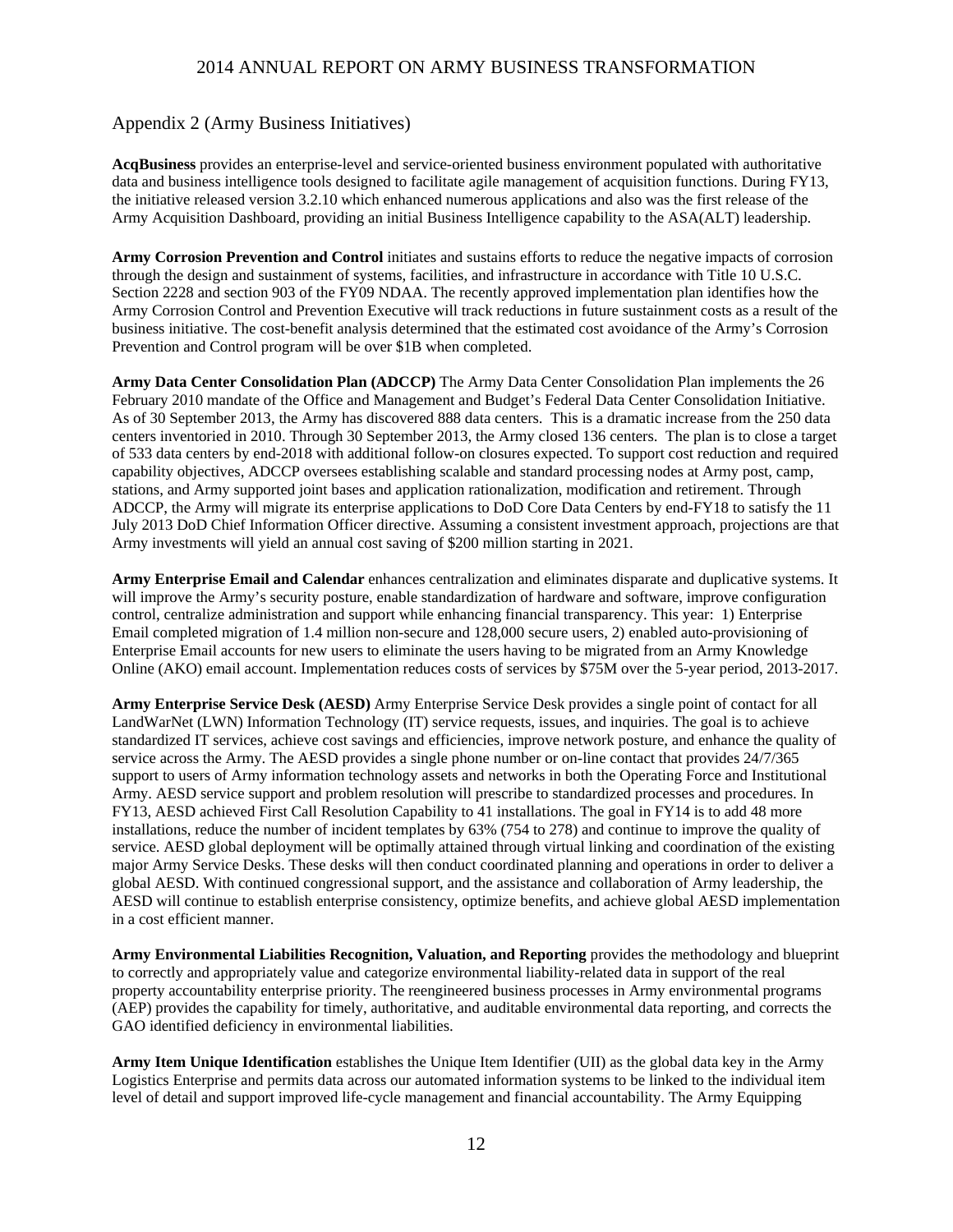#### Appendix 2 (Army Business Initiatives) (continued)

Enterprise System and the emerging lead materiel integrator systems position the Army to exploit existing systems as well as new processes and technologies to improve traceability. The Army Unique Item Identification effort continued mobile marking teams through 2013, will field within GCSS-Army through 4QFY17, and design and build LMP Item Unique Identification solution through August 2014 with full implementation in September 2015. Projected completion date is 2017.

**Authoritative Data** implements *Army Directive 2009-03, Army Data Management*, which directs that data be treated as a strategic asset to create and support a network-enabled environment that gives decision makers access to timely and secure authoritative data. It serves as a technical framework and process to expose the data consistently across the Enterprise to support current as well as future requirements. Authoritative Data is one of three key initiatives to implement the DoD Data Strategy within the Army. Authoritative Data completed its initial end-to-end business process mapping and assisted in registering identified Authoritative Data Sources in the DoD Enterprise Authoritative Data Source (EADS) Registry.

**Civilian Hiring Reform** is a process to improve the end-to-end hiring process by integrating resource management and manpower into the management/human resources team. Civilian Hiring Reform has reduced fill time form 119 days to 79 days, HR portion to 24 days; 73% reduction in rework; 65% reduction in time to open vacancy announcements; and 52% reduction in time to issue referral lists. The process has been deployed enterprise-wide and has a projected completion date by the end of FY17.

**Energy Management: Army Central Meter Program** implements the Energy Policy Act of 2005 and the Energy Independence and Security Act of 2007 requirements for installing advanced meters for electric, water, natural gas, and steam across Army installations. Installed meters are then integrated into energy monitoring systems to collect effective and accurate data for timely reporting of energy consumption and accountability. Through FY13, the Army had completed installation of advanced electric meters in approximately 70% of appropriate facilities.

**Enterprise Traceability** is a systematic procurement traceability effort that provides transparency of equipment procurements from budget request to unit-level deliveries. The initiative achieved 50% for end items fielded in 1QFY13; 100% for night vision, truck, and joint combat support items; and 60-80% for protective, bridging, aviations, and rifles. The program builds and pilots mobile applications and measure itemized purchase requests.

**Financial Management Improvement Plan** is an ongoing business initiative to improve financial management, prioritize improvement activities, strengthen internal controls, and ultimately achieve audit-ability by 2017. The Financial Management Improvement Plan continues to leverage the capabilities of enterprise resource planning systems (ERPs): GFEBs, GCSS-Army, and LMP. GFEBs successfully completed year end closing for FY13 and will continue deployment of GFEBS as scheduled.

**Procure-to-Pay (P2P) Pilot** demonstrates an end-to-end procure to pay capability within a single enterprise resource planning tool that improves the effectiveness of overall business processes, reduces cost of ownership, and improves audit readiness. The initiative will reduce the Defense Finance and Accounting Service (DFAS) disbursements bill by approximately \$100M/year when completed. The P2P program currently consists of two initiatives: the Army's General Fund Enterprise Business System direct Treasury disbursing and Supplier Self-Services (SUS). The direct Treasury disbursing process enables tracking payments from beginning to end within the same system of record, thus allowing the Army to meet mandated requirements effectively while providing significantly improved levels of transparency and audit readiness. This effort has ensured zero difference on the Fund Balance with Treasury (FBwT) since going live 24 months ago. The SUS enables vendors to submit invoices that have been systematically pre-populated with pre-validated contract data, ensuring the invoicing process is more accurate, incurring fewer invoicing penalties, and reducing manual processing.

**Small Business Utilization** facilitates a better understanding of small business capabilities within certain industries and increases market research and outreach efforts to ensure maximum small business utilization. Small Business Utilization achieved the OSD assigned goals of 27.35% for Small Business, 12.62% for Small Disadvantaged Business, 5.13% for Women-Owned Small Business, 3.18% HUBZone and 3.91% for Service-Disabled Veteran-Owned Small Business in FY13.